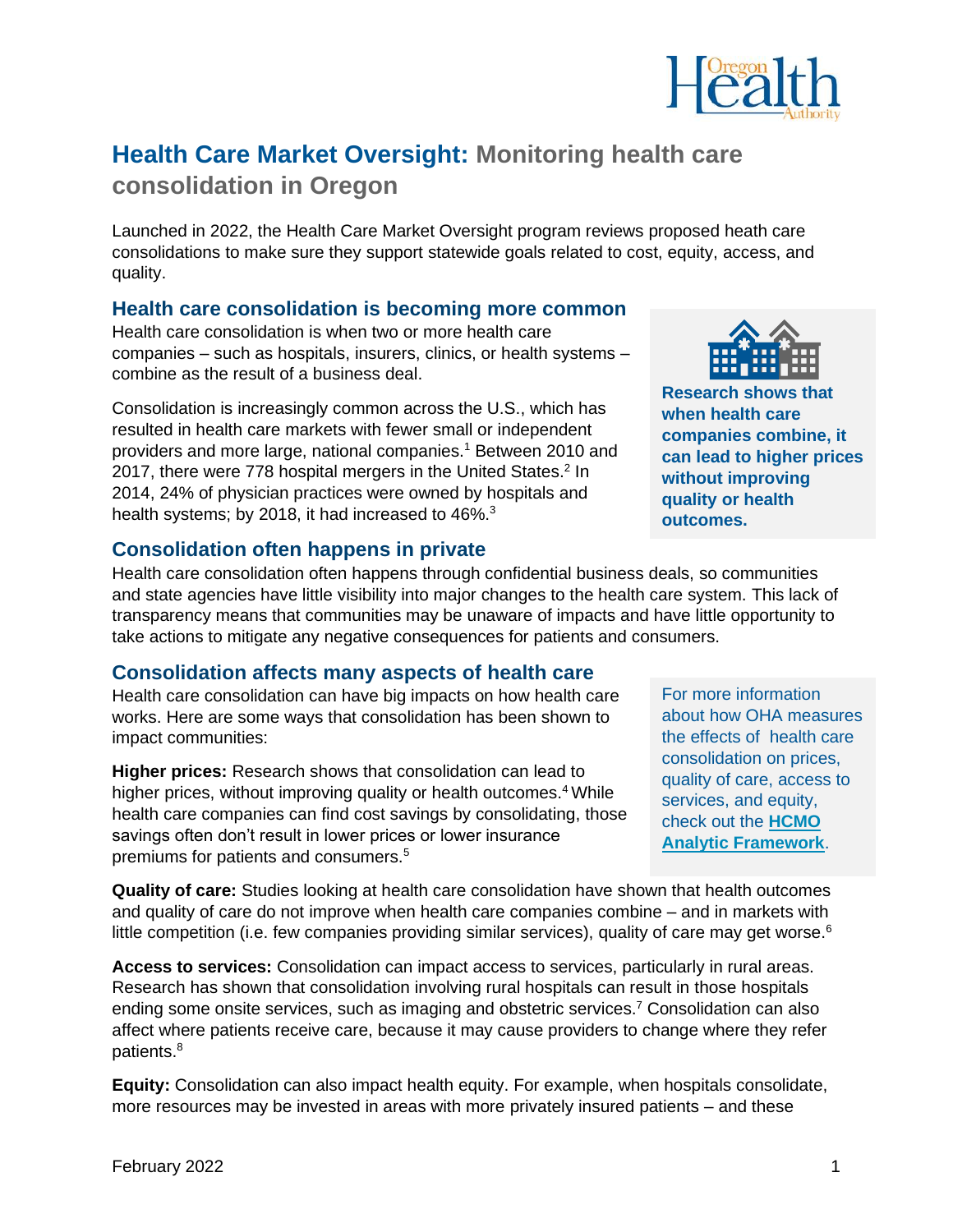areas also tend be more urban, white, and wealthy. Facilities that largely serve poor people, people living in rural areas, or people of color may receive fewer resources, leading to lower quality care.<sup>9</sup>

#### **Consolidation in Oregon follows national trends**

Like regions across the country, Oregon continues to see the impacts of health care consolidations. Here are some examples we've seen in Oregon:

- Prices for health care in the Portland metro area are higher than the national average and have continued to rise each year.<sup>10</sup>
- Most physicians in the Portland metro area work for health systems. In 2016, 39% of Portland metro physicians worked for health systems. In 2018, 71% worked for health systems.<sup>12</sup>
- In 2003, 43% of Oregon's hospitals were independent; by 2020, 25% were independent.<sup>11</sup>

## **Oregon Legislature established the Health Care Market Oversight program**

In 2021, the Oregon Legislature passed HB 2362 to oversee health care consolidation, creating the Health Care Market Oversight (HCMO) program. This law directs the Oregon Health Authority (OHA) to review business deals between health care entities, such as hospitals, health insurance companies, and provider groups. The HCMO program launched March 1, 2022 and aims to:

- **Promote transparency:** OHA will track and publicly post notices when health care transactions occur. Communities will know about planned transactions.
- **Support statewide priorities:** Ensure that health care consolidation in Oregon supports statewide goals related to lower costs, equity, increased access, and better quality.
- **Monitor impacts:** OHA will analyze the type, number, and frequency of transactions, and evaluate how transactions impact people in Oregon. OHA will produce statewide reports related to the impacts of health care consolidation.

### **How HCMO works**

Through the HCMO program, OHA reviews proposed heath care transactions to make sure they support statewide goals related to cost, equity, access, and quality. Here's how it works:



Prior to and throughout the review process, OHA will provide technical assistance and guidance to companies that are planning a transaction. OHA will publicly publish notices of proposed transactions and gather public, community member, and other expert input about the potential impacts of a transaction. OHA will also monitor statewide trends and produce studies and reports about consolidation in Oregon.